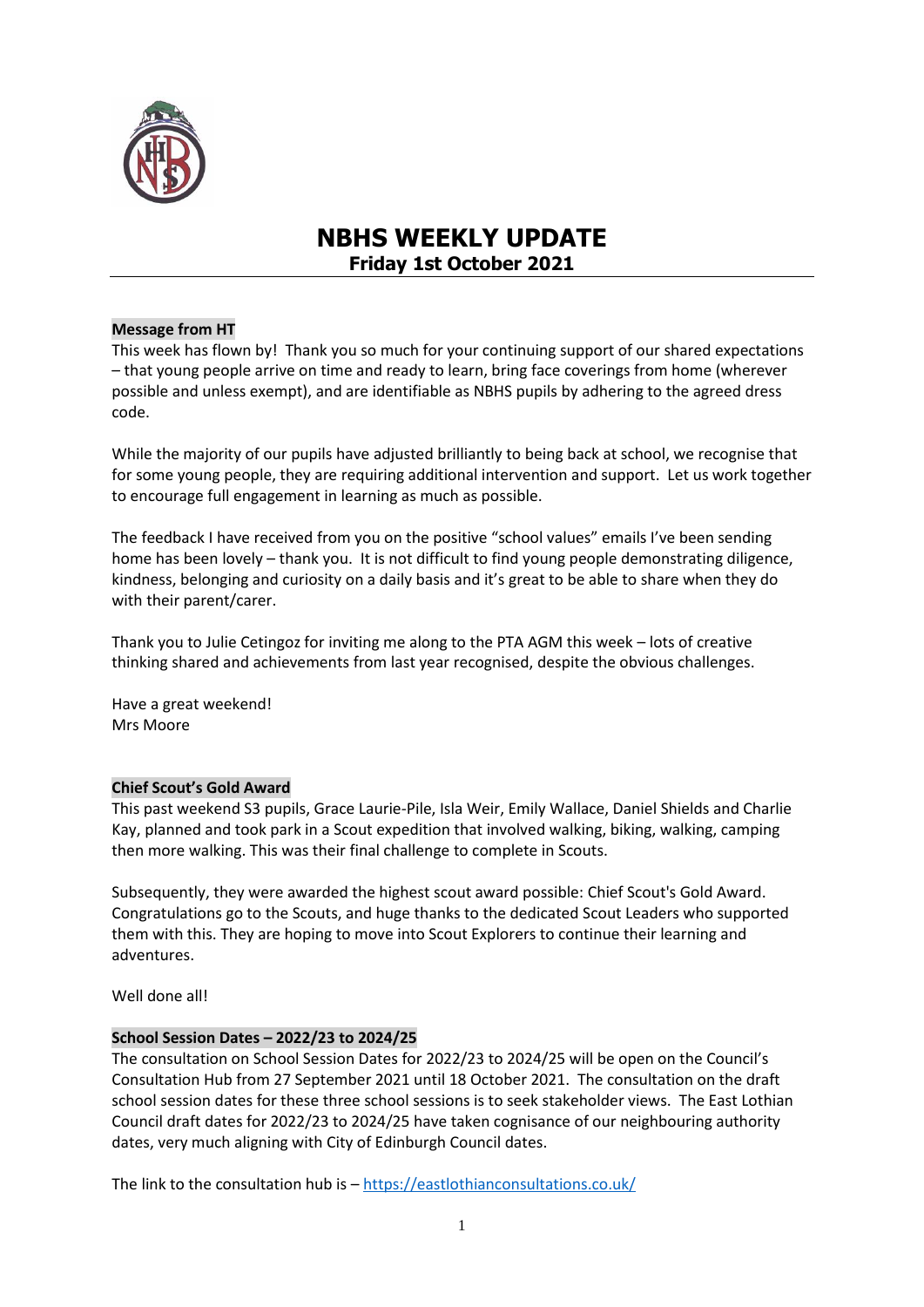# **Scotland's Census 2022**

In 2022, Scotland will run its once-a-decade count of the population. Census Day is Sunday  $20<sup>th</sup>$ March.

The census is the official count of every person in the country. It collects information about where you stay and the people who stay there.

The information you give helps make decisions about how public money will be spent on schools, roads, healthcare and other important services in your local community.

## Please find further information at the following link:

[https://www.scotlandscensus.gov.uk/about/taking-part-in-the-2022-census/scotland-s-census-](https://www.scotlandscensus.gov.uk/about/taking-part-in-the-2022-census/scotland-s-census-2022/)[2022/](https://www.scotlandscensus.gov.uk/about/taking-part-in-the-2022-census/scotland-s-census-2022/)

# **Total Adventure Secondary Schools' Surfing**

Booking goes live at 1800 on 1 October [https://eastlothian.bookinglive.com/home/active-schools/active-schools-total-adventure/total](https://eastlothian.bookinglive.com/home/active-schools/active-schools-total-adventure/total-adventure-surfing/)[adventure-surfing/](https://eastlothian.bookinglive.com/home/active-schools/active-schools-total-adventure/total-adventure-surfing/)

## S1-S3 Pupil Coach Education Day - Thursday 14th October

An introduction to sports coaching for S1-S3 pupils. Times: 0930 - 1300 Venue: Meadowmill Sports: Multisports/ Rugby/ Football/ Hockey All pupils will take part in Multisports (first session) and then will have to choose a sport for 2nd session. If you are interested in taking part, please email me with your name, and the sport that you're interested in taking part in, by Tuesday 5 October – [cparry@elcschool.org.uk](https://mail.google.com/mail/?view=cm&fs=1&to=cparry%40elcschool.org.uk&authuser=0) Please note that places are limited, and we will draw names at random if we are oversubscribed.

## **Senior Pupil Coach Education Day - Wednesday 13th October**

An introduction to sports coaching for S4-S6 pupils. Times: 0930 - 1430 Venue: Meadowmill Sports: Football/ Rugby/ Hockey If you are interested in taking part, please email me with your name, and the sport that you're interested in taking part in, by Tuesday 5 October – [cparry@elcschool.org.uk](https://mail.google.com/mail/?view=cm&fs=1&to=cparry%40elcschool.org.uk&authuser=0) Please note that places are limited, and we will draw names at random if we are oversubscribed.

## **Assessing National Qualifications 2021-2022 – an updated message from SQA**

The most recent message (30 September) from SQA about the assessment of the NQs this year, can be found via this link:

[Parent guide to NQ assessments 2021-22 -](https://blogs.sqa.org.uk/qualifications2022/sqa-national-qualifications-assessments-2021-22-a-message-for-parents-and-carers/) SQA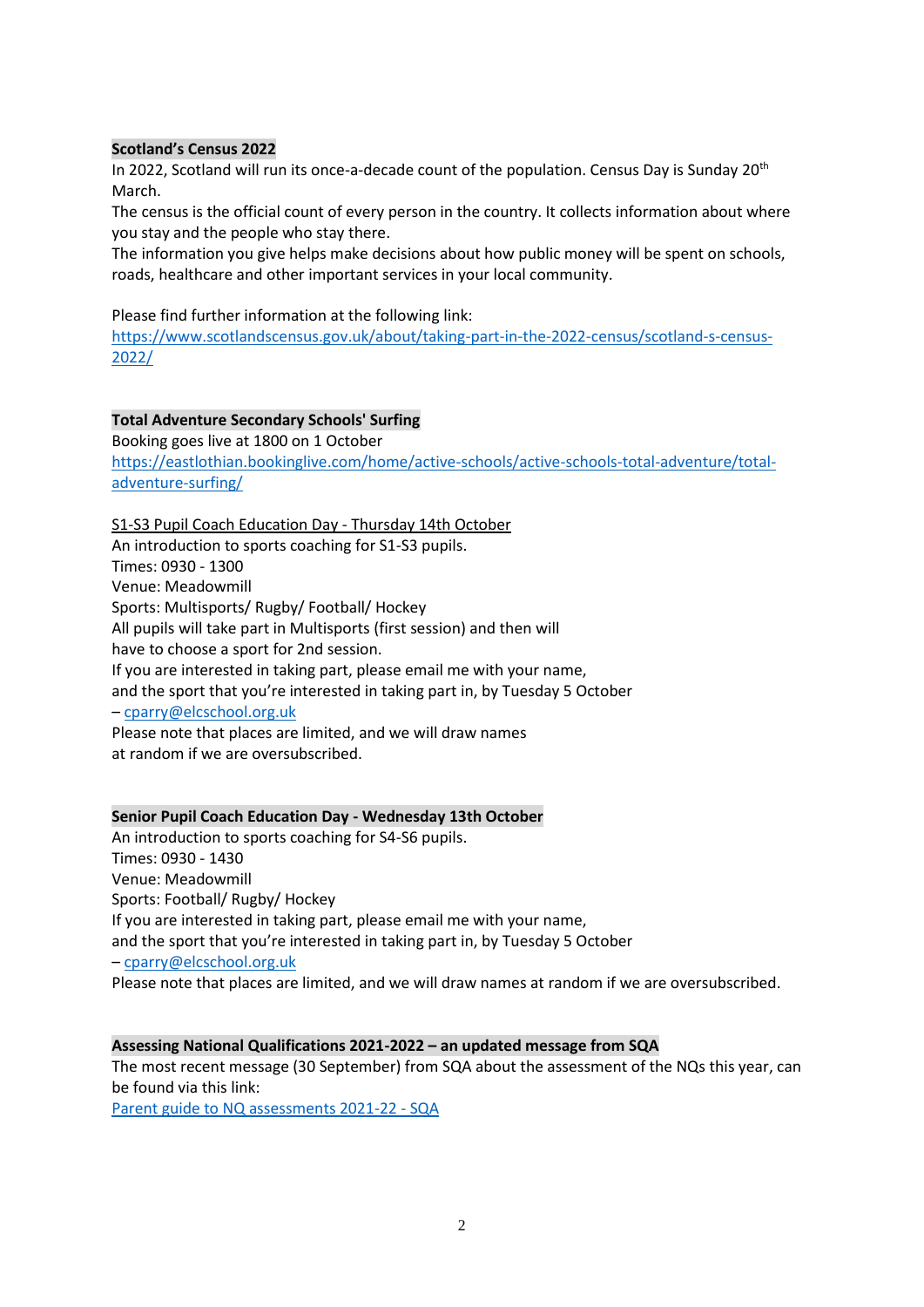# **Summary of modifications to National Qualifications**

A summary of the modifications that are in place for the National Qualifications this academic year can be found via this link:

[Modifications to assessment summary table-](https://www.sqa.org.uk/sqa/98682.html) SQA

#### **Guardian Summaries S1 pupils**

S1 pupils have been sent a Googleform via their '*S1 Home Class'* Googleclassroom, inviting them to give Guardian Summary access to their parent/carers. This will give parent/carers an overview of what homework tasks are being set for pupils in their Googleclassrooms.

Pupils must give their permission, so access can only be granted via this Googleform.

Once permission has been granted, an invite will be sent to the parent contact email that has been provided. If you are having issues when accepting the invite to be your child's guardian on Google Classroom, please try and accept the invite via a web browser, and if you are using a Googleaccount, please ensure that all Google profiles are logged out of before accepting the invite.

If you are having any problems accessing Guardian Summaries on Google Classroom, please see the Frequently Asked Questions below:

[https://support.google.com/edu/classroom/answer/7126518?hl=en](http://email.groupcallalert.com/ls/click?upn=D7MUcujhOab86cYZL5e3W4ebtukAMhHST1gqBwUFjohtWj7Bkpg3Bil2C7RoufzrUKSZSVJBG0Hbp-2BEDXD-2FPWGMkjcA6-2B-2FqDPWjyVsWKX3Y-3D_kLc_2M0QhEK7Fo4y-2FQ50ope1N6h5hDlI8oeHlP1hOLvuajlPrN0VdC7RJrsqwj9q-2FdHwRGc00hOIDCUcvQ8IC2hujSWxR4JOrnRWkaJXqhk2FmaeSms-2FrwomV6gi5Xbn83xKnMIfpXO24MKREIt5CnQKUbmbNhE1N1ftxVTEgPSn4VkZsf33k98g0La8qlAN1dUwvuTX0g9kXwknPb5-2FBxNHM7KYeA4-2Bj9LQIqQeQAlmGWe1cFroFO9J2s-2FDrglsJ35F-2BXiWatlH1kdF91e7OA8MoPQiXql5vLJsAsU3oLaf-2FJ8rA2TtyPpZ-2F8gLeqpX93Cb0pFL-2Br44StmMmlwYeeaBwI7De46mK8JWTcB2ng0NhT2xhZajCKUbQC1lI-2BndF7yHHEbsijjR-2F-2FINsgfCyz5HBwrhw2cWUjfsRB88m9jjWjE-3D)

## **North Berwick Rugby Club**

Are you looking for a way to meet new friends, keep fit and learn how to be a team player then North Berwick community rugby are looking for boys and girls of all ages to join our rugby squads with the core values of respect, leadership, achievement, engagement and enjoyment. For everybody. There is a place in every team for all shapes and sizes so come along and give rugby a try. Mr Sibbald Training times Girls S1 to S4 Saturday 9am til 10am (club)

Boys

S1 Tuesday 6pm til 7pm (club) and soon to be Thursday 4pm til 5pm (school)

S2 Tuesday 6:30pm til 8pm (school) and Thursday 6:30pm til 8pm (school)

S3 Tuesday 5pm til 6pm (club) and Thursday 5pm til 6pm (club)

S4 Monday 7:30pm til 9pm (school) and Thursday 6pm til 7:30pm (school)

U-18's Tuesday 5pm til 6:30pm (club) and Thursday 5pm til 6:30pm (club)

## **North Berwick Rugby Results and Fixtures**

North Berwick Rugby Team results from last weekend are as follows: NB U14s lost 46 21 against Dunbar (Home) NB U15s won 40 33 against George Heriots (Away) NB U16s won 52 0 against Dunbar (Home) NB U18s lost 31 26 against George Heriots (Away)

Fantastic efforts all!

Upcoming club fixtures this week on Sunday 3rd October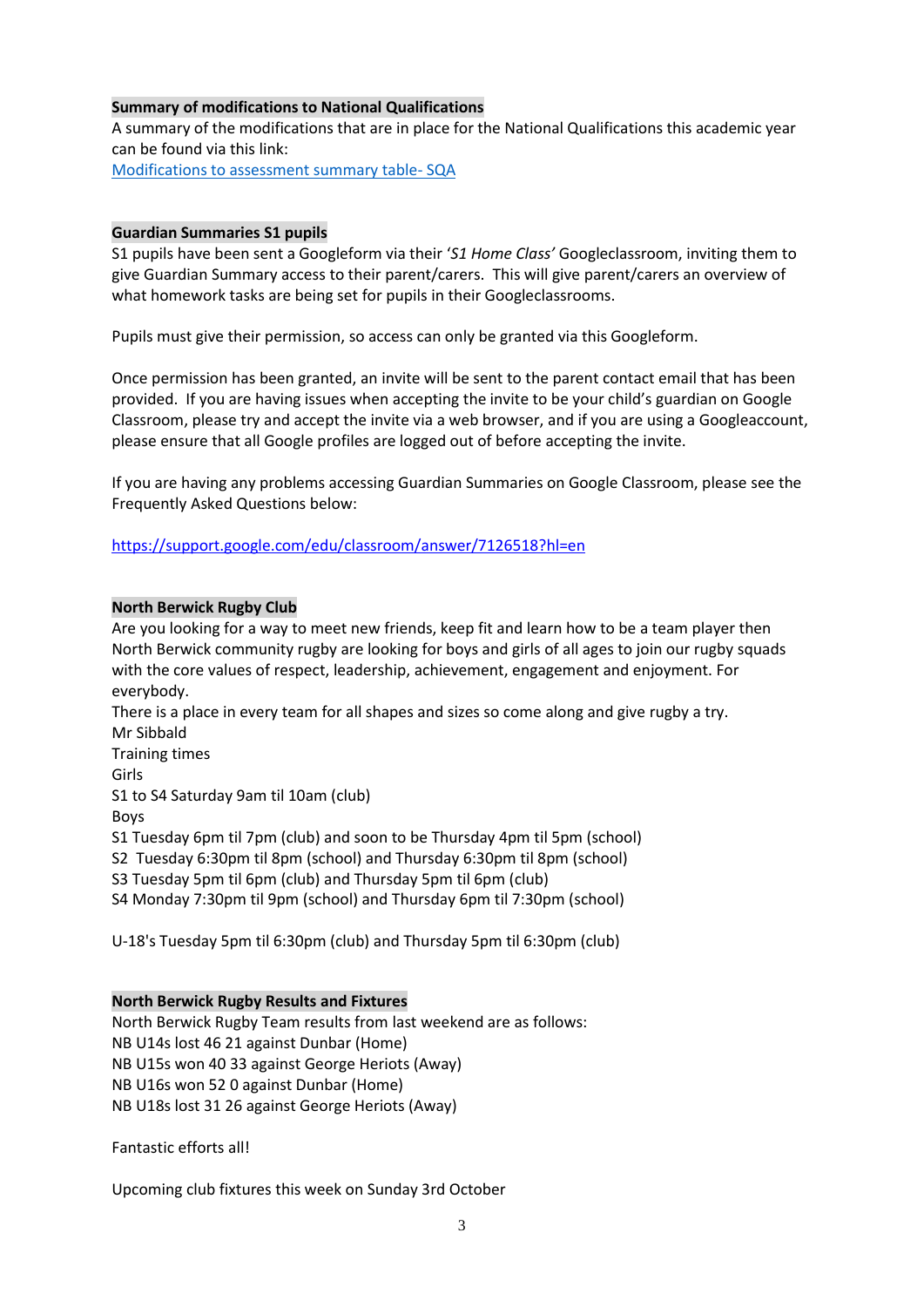NB U14s v Boroughmuir (Home game at Recreation Park 11am KO) NB U15s v Boroughmuir (Away game at Meggetland 11am KO) NB U16s v Boroughmuir (Away game at Meggetland 11am KO)

# **Careers**

Mick Burns Careers Adviser Email: [mick.burns@sds.co.uk](https://mail.elcschool.org.uk/owa/redir.aspx?C=fbGa3DGVrsUoQB2CnJP23eXwMGzxu7J1CtarT6dTOwkq_NlpJujXCA..&URL=mailto%3amick.burns%40sds.co.uk) Mobile: 07887 831454 Twitter: MickBurns2 Blog: [www.edubuzz.org/careers](http://www.edubuzz.org/careers) Parent/Carers Information Evening - Your Child (young person) Their Future event - details [here](https://www.edubuzz.org/careers/2021/09/22/parent-carers-information-evening-your-child-young-person-their-future/) Whitekirk Hill Resort – vacancies [here](https://www.edubuzz.org/careers/2021/09/22/whitekirk-hill-resort-vacancies/) Apprenticeship and vacancies for Edinburgh and Lothians [here](https://www.edubuzz.org/careers/2021/09/23/apprenticeship-and-vacancies/) Careers resources for S6 students [here](https://issuu.com/mickburns/docs/s6_careers_book_mb_june_2021) We have delivered our S1 careers talks this week and you can view the content [here](https://www.edubuzz.org/careers/2021/09/21/s1-careers-talk-2021/) Vacancy and volunteering opportunities [here](https://www.edubuzz.org/careers/2021/09/28/vacancy-and-volunteering-opportunities/)

# **Covid Mitigations**

It continues to be **vitally** important that all pupils follow the one way system, wear face coverings (unless exempt) and ensure good hand hygiene. Please use the information in the Warn and Inform letter as your guide to current protocols.

## **Absent Pupils Accessing Learning**

We appreciate there is a need to ensure provision for learning is in place for young people selfisolating or awaiting test results. I understand that there is already good practice in place in the use of Google Classroom which can support this.

As Google Classroom has been set up for every class, key powerpoints or topic overviews are being routinely posted in class spaces. Assignments and home learning are also often posted for young people to access.

Please encourage your young person to check their Google Classrooms in the first instance.

Nationally, there are supplementary online learning offers available to all pupils as follows:

- The E-Sgoil online offer for Senior Phase learners can be accessed on GLOW and instructions for this are on our own school website: [https://www.edubuzz.org/northberwickhigh/wp](https://www.edubuzz.org/northberwickhigh/wp-content/blogs.dir/894/files/2020/10/GLOW-e-Sgoil-User-Guide-2020.pdf)[content/blogs.dir/894/files/2020/10/GLOW-e-Sgoil-User-Guide-2020.pdf](https://www.edubuzz.org/northberwickhigh/wp-content/blogs.dir/894/files/2020/10/GLOW-e-Sgoil-User-Guide-2020.pdf)
- For BGE learners, there are resources on West-OS, also accessed through GLOW the app will appear on the pupils' launch pad
- The National E-Learning Offer (NELO) can be accessed here: <https://education.gov.scot/nelo/>
- SCHOLAR resources for seniors can be found here:<https://scholar.hw.ac.uk/>